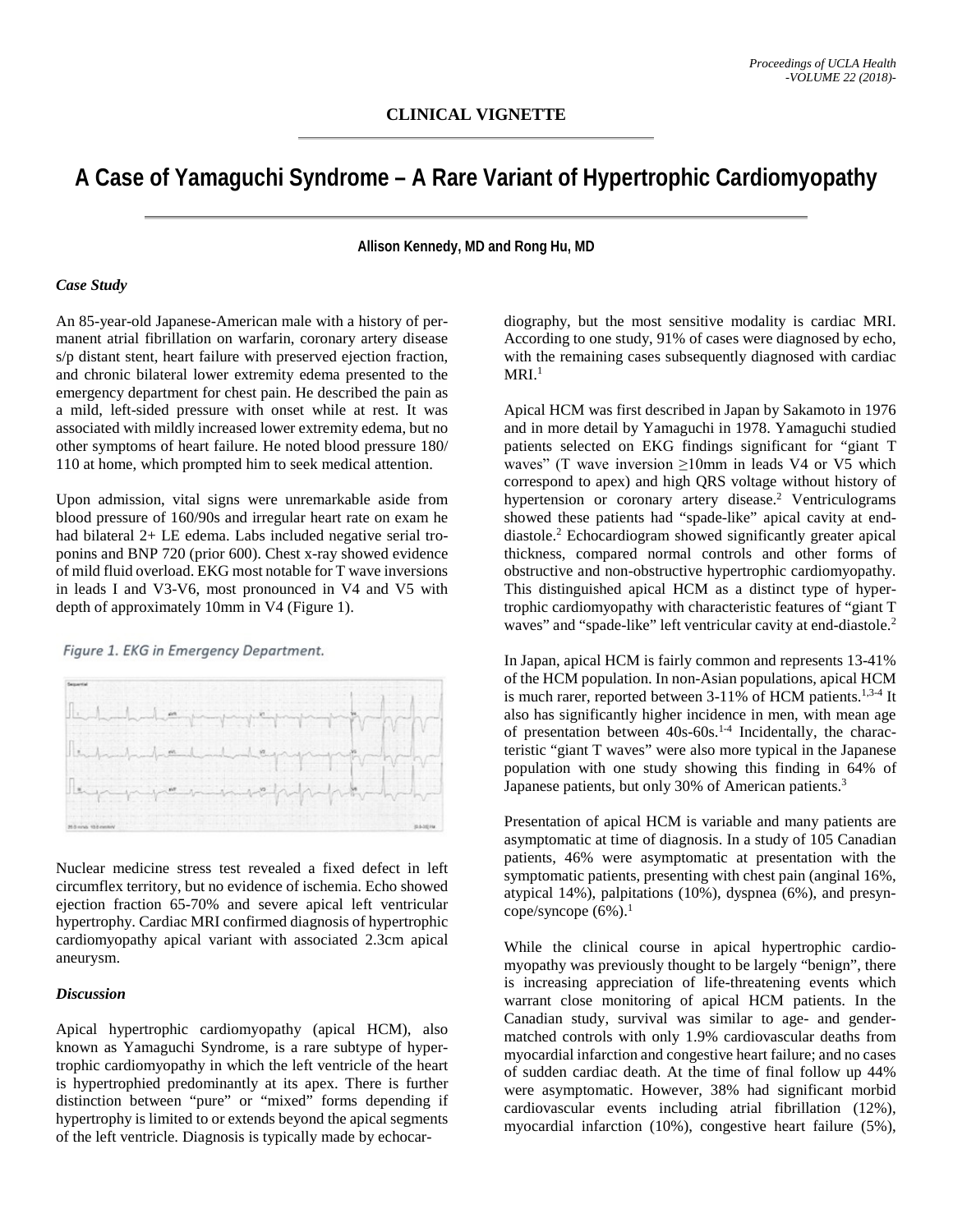transient ischemic attack or stroke (7%), ventricular tachycardia or fibrillation  $(4\%)$ .<sup>1</sup> Interestingly, of the 11 patients who developed myocardial infarction, 10 underwent catheterization, and 9 showed clean coronaries.<sup>1</sup> Another study of 454 Korean patients reported 5% cardiovascular mortality including sudden cardiac death (1%), stroke (2%), and congestive heart failure (2%); and 25% major adverse cardiovascular event including heart failure requiring hospitalization, cardiovascular mortality, or stroke.4 Risk factors for adverse clinical outcomes include advanced age, hypertension, diabetes and echo findings suggestive of impaired myocardial contractility (i.e. reduced systolic mitral annular velocity) or increased left ventricular filling pressures (i.e. left atrial enlargement, greater E/Ea ratio).4 Finally, a Mayo Clinic study of 210 patients, found overall survival was significantly worse than expected, approaching that of other phenotypes of HCM. They found significantly higher mortality rates in women, while men, had overall survival similar to age-and gender-matched controls. This suggests female gender could be a risk factor for adverse clinical outcomes.5

Other, studies reported approximately 2-5% of HCM patients (all subtypes, not just apical) have identified left ventricular apical aneurysms.<sup>6-7</sup> In a study of 93 HCM patients, those with LV apical aneurysm represented a high-risk subgroup with 25% of patients either dying or having significant disease related complications; (ICD placement for ventricular tachycardia/ fibrillation, resuscitated cardiac arrest, progressive heart failure requiring transplant, or thromboembolic events). These occured three times greater than their HCM controls without aneurysms.6 Another study of 28 HCM patient with apical aneurysms reported 43% with adverse events with risks increasing with aneurysm size. This study reported echocardiography identified 54% of LV apical aneurysm, with cardiac MRI identifying the remainder. $<sup>7</sup>$ </sup>

Treatment of apical HCM, separate from other types of HCM, has not been reported. The 2011 ACC/AHA guidelines for treatment of HCM do not specify any particular treatments for apical HCM; rather the guidelines discuss general HCM management including medications for symptoms and heart failure (i.e. beta blockers, verapamil, diuretics, ACE inhibitors) and consideration of ICD placement.8 While the benefit for ICD placement for secondary prevention is well established, there is less certainty for ICD placement for primary prevention. In a retrospective study of 135 patients that underwent ICD placement at Northwestern for HCM (all subtypes, not just apical), the primary prevention cohort had an appropriate therapy rate of 2.6%/year. This was compared to a 4.3%/year that received inappropriate shocks and 10% that experienced significant complications from ICD implantation.<sup>9</sup> Therefore the risks and benefits of ICD implantation for primary prevention in HCM requires more thorough investigation. The current ACC/AHA guidelines recommend ICD placement for secondary prevention and consideration of ICD for patients at higher risk of SCD. These include family history of SCD in first degree relative, LV wall thickness  $\geq$  30mm, and unexplained

syncope. Presence of LV apical aneurysm is considered one of the "Other Potential SCD Risk Modifiers".8

This 85-year-old Japanese male with a history of atrial fibrillation, CAD and HFpEF was diagnosed with apical variant hypertrophic cardiomyopathy with apical LV aneurysm after presenting with chest pain and mild heart failure exacerbation. He presented with many classical features of apical hypertrophic cardiomyopathy, including Japanese ethnicity and deep inverted T waves on EKG. Cardiac MRI was confirmatory. His apical HCM may have contributed to his atrial fibrillation, heart failure, and atypical chest pain. He was continued on metoprolol, warfarin, and furosemide. Given the patient's advanced age, absence of documented ventricular tachycardia, and no prior history of syncope, EP determined there was no indication for ICD at this time.

## **REFERENCES**

- 1. **Eriksson MJ, Sonnenberg B, Woo A, Rakowski P, Parker TG, Wigle ED, Rakowski H**. Long-term outcome in patients with apical hypertrophic cardiomyopathy. *J Am Coll Cardiol*. 2002 Feb 20;39(4):638-45. PubMed PMID: 11849863.
- 2. **Yamaguchi H, Ishimura T, Nishiyama S, Nagasaki F, Nakanishi S, Takatsu F, Nishijo T, Umeda T, Machii K**. Hypertrophic nonobstructive cardiomyopathy with giant negative T waves (apical hypertrophy): ventriculographic and echocardiographic features in 30 patients. *Am J Cardiol*. 1979 Sep;44(3):401-12. PubMed PMID: 573056.
- 3. **Kitaoka H, Doi Y, Casey SA, Hitomi N, Furuno T, Maron BJ**. Comparison of prevalence of apical hypertrophic cardiomyopathy in Japan and the United States. *Am J Cardiol*. 2003 Nov 15;92(10):1183-6. PubMed PMID: 14609593.
- 4. **Moon J, Shim CY, Ha JW, Cho IJ, Kang MK, Yang WI, Jang Y, Chung N, Cho SY**. Clinical and echocardiographic predictors of outcomes in patients with apical hypertrophic cardiomyopathy. *Am J Cardiol*. 2011 Dec 1;108(11):1614-9. doi: 10.1016/j.amjcard.2011.07. 024. Epub 2011 Sep 3. PubMed PMID: 21890076.
- 5. **Klarich KW, Attenhofer Jost CH, Binder J, Connolly HM, Scott CG, Freeman WK, Ackerman MJ, Nishimura RA, Tajik AJ, Ommen SR**. Risk of death in long-term follow-up of patients with apical hypertrophic cardiomyopathy. *Am J Cardiol*. 2013 Jun 15;111(12): 1784-91. doi: 10.1016/j.amjcard.2013.02.040. Epub 2013 Mar 27. Erratum in: *Am J Cardiol*. 2013 Oct 15;112(8): 1271. PubMed PMID: 23540548.
- 6. **Rowin EJ, Maron BJ, Haas TS, Garberich RF, Wang W, Link MS, Maron MS**. Hypertrophic Cardiomyopathy With Left Ventricular Apical Aneurysm: Implications for Risk Stratification and Management. *J Am Coll Cardiol*. 2017 Feb 21;69(7):761-773. doi: 10.1016/j.jacc.2016.11. 063. PubMed PMID: 28209216.
- 7. **Maron MS, Finley JJ, Bos JM, Hauser TH, Manning WJ, Haas TS, Lesser JR, Udelson JE, Ackerman MJ, Maron BJ**. Prevalence, clinical significance, and natural